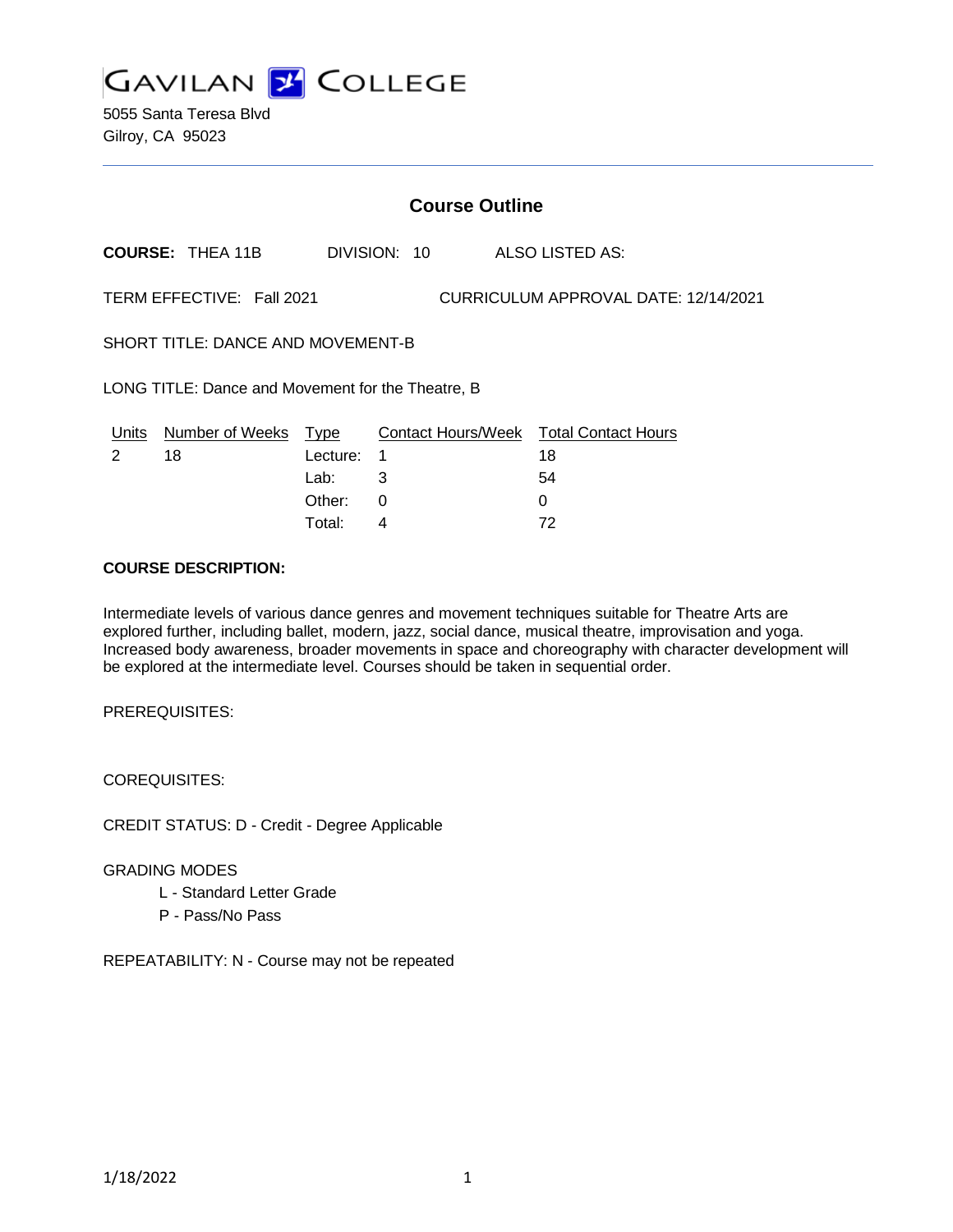SCHEDULE TYPES:

- 02 Lecture and/or discussion
- 03 Lecture/Laboratory
- 04 Laboratory/Studio/Activity
- 04A Laboratory LEH 0.65
- 05 Hybrid
- 71 Dist. Ed Internet Simultaneous
- 72 Dist. Ed Internet Delayed
- 73 Dist. Ed Internet Delayed LAB
- 73A Dist. Ed Internet LAB-LEH 0.65

# **STUDENT LEARNING OUTCOMES:**

By the end of this course, a student should:

1. Describe, present and perform a dance/movement piece replicated from an assigned genre or period, with increased development of character and group movement/choreography, utilizing intermediate skills in regard to positions, musicality and overall body awareness.

2. Critique and analyze a professional theatrical performance, which includes movement and dance analysis, outside of class.

## **COURSE OBJECTIVES:**

By the end of this course, a student should:

1. Demonstrate increased movement skills, concentration and physical control in performing movement for artistic expression.

2. Explore, discuss and use a wide range of skills in the use of time, space, musicality and energy.

3. Describe and demonstrate how to use intermediate level choreographic principles and processes to express perceptions, feelings, images and thoughts through dance; working alone, with a partner or in small groups.

4. Critically assess works of dance and performance of dancers.

# **CONTENT, STUDENT PERFORMANCE OBJECTIVES, OUT-OF-CLASS ASSIGNMENTS**

Curriculum Approval Date: 12/14/2021

### **LECTURE CONTENT:**

### 2 Hours

Content: Presentation on intermediate skills in regard to positions, musicality and overall body awareness.

Student Performance Objectives: Discuss intermediate skill level positions. Define musicality and explain the term body awareness.

6 Hours

Content: Exploration at the intermediate level for the following dance and movement genres. Review of historical background and overall style and movement vocabulary of each genre. Quiz on dance and movement genres.

- 1. Ballet technique
- 2. Modern/Contemporary dance
- 3. Jazz/Musical Theatre (with use of a prop like hat, chair, etc.)
- 4. Social Dance/Ballroom
- 5. Improvisation
- 6. Pantomime
- 7. Character movement exploration
- 8. Yoga/breath work

Student Performance Objectives: Recognize the various dance and movement genres. Identify intermediate level movements.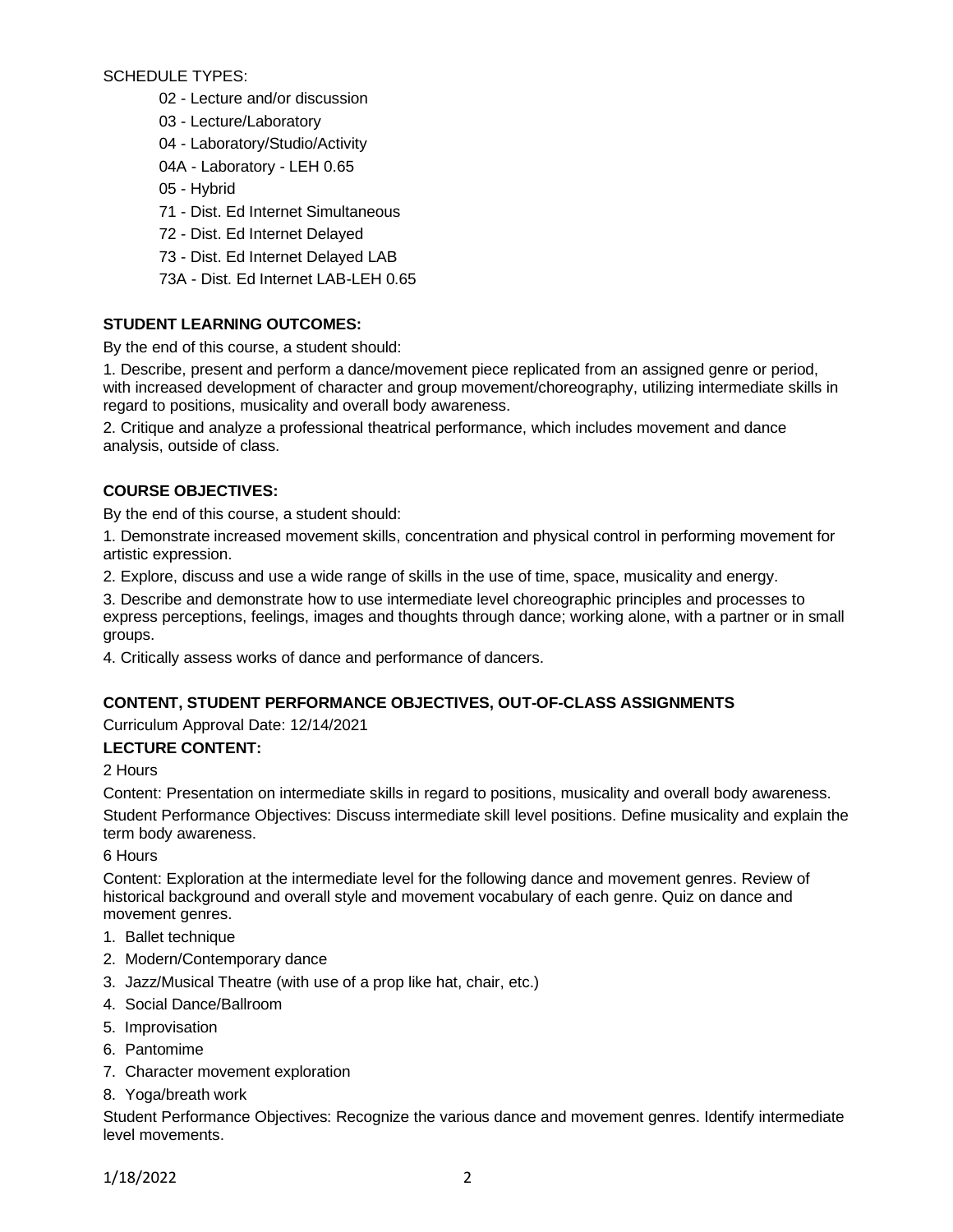## 4 Hours

Content: Midterm. Journaling discussion. Creation, development, discussion, and feedback on midterm piece, which will be longer in length than those performed by Theatre 11A students.

Student Performance Objectives: Review the skills learned from the various styles of dance/movement learned at the Midterm point of the semester. Discuss their journal entries. Provide feedback on performances.

4 Hours

Content: Lecture on intermediate level choreography and movement skills, including improvisation, pantomime and assigned period movements. Journaling discussion. Review of the Spring Semester Theatre Arts Performance, including analyzing the choreography and movement skills. Note: Students will attend the Spring Semester Theatre Arts Performance.

Student Performance Objectives: Examine choreography skills through small group discussions. Evaluate the benefits of using improvisation and pantomime in theater. Analyze the choreography and movement skills on stage in a live Gavilan production. Participate in class discussions.

2 Hours

Final.

# **LAB CONTENT:**

## 6 Hours

Content: Development of intermediate skills in regard to positions, musicality and overall body awareness. Continued development in daily physical warm-ups to further increase confidence, poise and nonverbal expression for the performing arts. Exercises will increase in difficulty including more levels, multiple turns, floor work and aerial work. Specifics may include pirouette turns and work En L'Air (in the air).

Student Performance Objectives: Perform intermediate skill level positions. Apply musicality and employ body awareness. Demonstrate their ability to move in and across space, through increased strength, flexibility and coordination.

18 Hours

Content: Exploration at the intermediate level for the following dance and movement genres. This section will increase in technical difficulty, speed, and exploration of movement. Assignments will be longer in length.

- 1. Ballet technique
- 2. Modern/Contemporary dance
- 3. Jazz/Musical Theatre (with use of a prop like hat, chair, etc.)
- 4. Social Dance/Ballroom
- 5. Improvisation
- 6. Pantomime
- 7. Character movement exploration
- 8. Yoga/breath work

Focus will be on increased coordination, flexibility, agility, strength, endurance, control, confidence, poise, creativity, performance and grace in each area. Approximately 1.5-2 hours will be covered in each area, with various exercises and in class mini-projects and activities.

Student Performance Objectives: Apply dance and movement vocabulary of varying styles, including performing intermediate level positions, steps, turns, jumps and poses and combinations. Gain a greater understanding of spatial awareness and body alignment as it relates to ones own unique body in these many styles of movement, especially Theatre students.

### 12 Hours

Content: Midterm performance. In class time will be allotted for creation, development, discussion, feedback and rehearsals. Each student will choose/perform a movement/theatre/dance piece. They will be responsible for development of movement as well as presentation to the class. Piece will include costume and "set" performance with or without music. Length of performance will be longer for Theatre 11B students. Student Performance Objectives: Demonstrate the skills learned from the various styles of dance/movement learned at the Midterm point of the semester. Participate in class rehearsals. Practice and present piece.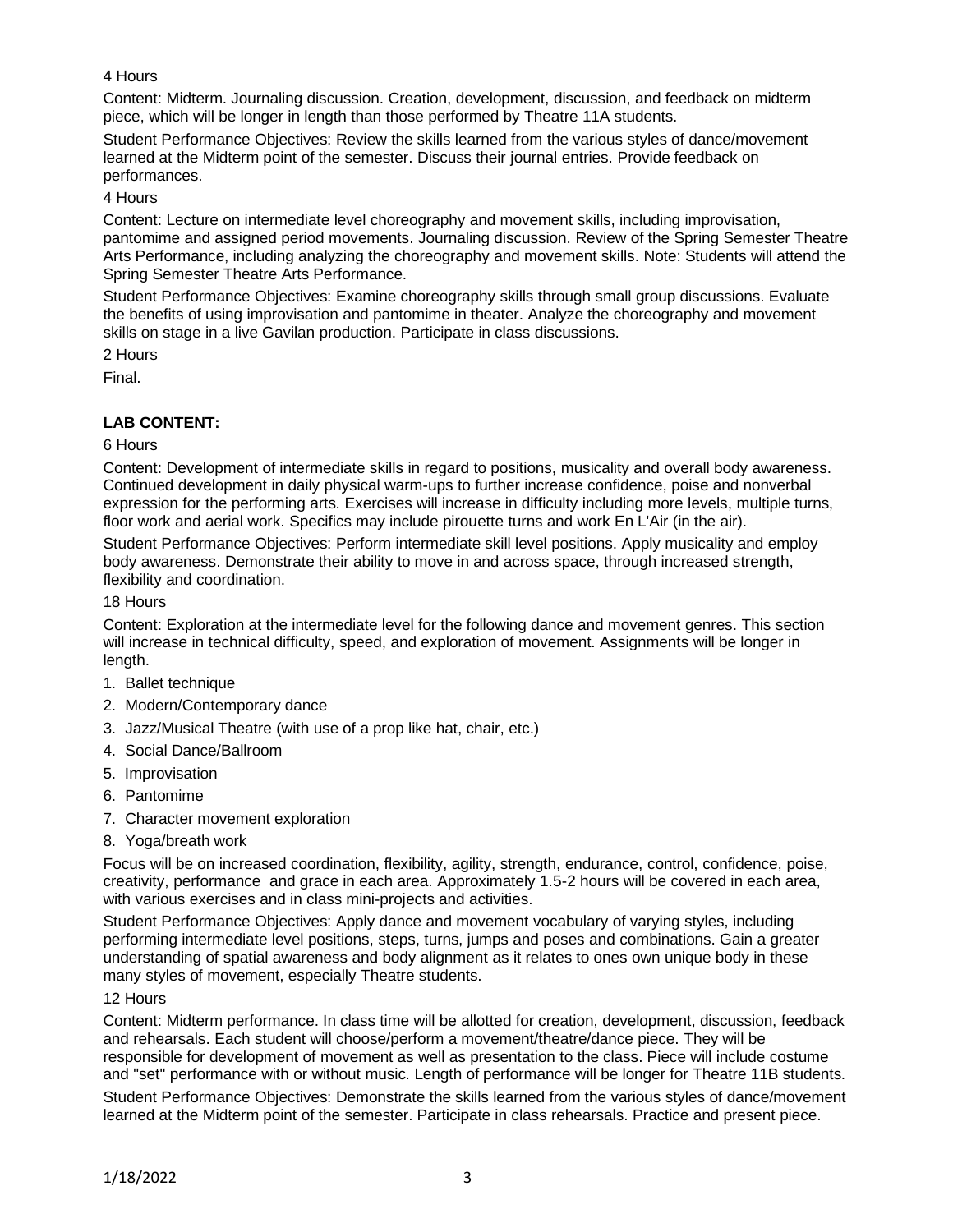## 8 Hours

Content: Intermediate level presentations and performance of intermediate level choreography and movement skills. Students will learn a variety of ways to manipulate movement through individual and group choreography, improvisation sessions, pantomime and assigned period movements. Projects/presentations will be open to creative ideas and insights based on what has been covered. Intermediate students will prepare and present a movement/dance related assignment as it relates to Theatre that will reflect a deeper level of movement and/or dance. This assignment is a creative project which allows the student to go deeper in an area they want to discover and develop further. Discussions and preparation in advance will be administered to meet the students' needs.

Student Performance Objectives: Demonstrate choreography skills through small group performances and partner projects/presentations at an intermediate level. Present to the class on stage weekly. Create and prepare a Dance/Movement exercise as it relates to Theatre.

#### 2 Hours

Content: Based upon the Semester Production, time will be allotted towards whatever the production is working on in terms of Movement/Dance (i.e. Square Dance, Native American Dance, Waltz, Musical Theatre, etc). Typically, many students are in the production so need to learn and perfect a new Dance/Movement skill based on the production.

Student Performance Objectives: Practice, perfect and perform needed skills for current production.

### 6 Hours

Content: Prepare/Rehearse for final. The student will present and perform a final piece including any dance form of their choice, which may also include acting, pantomime, improvisation, musical theatre, etc. This may be a solo performance or a group piece. 6 hours is given for the final preparation as many students will be in several performances and will need the time to prepare/rehearse/complete this final assignment in class. Students are in charge of all aspects of the project, including costumes, music (if any), sets/props (if any), script (if any), character development and dance/movement. Theatre 11B students' final presentation should include more intermediate movement/dance.

Student Performance Objectives: Compose a movement and theatre performance utilizing the skills learned throughout the semester. Choreograph/Develop and Prepare/Rehearse all aspects of performance. Work with others.

2 Hours

Performance Final.

Performance and discussion of all final assignments.

# **METHODS OF INSTRUCTION:**

Lecture, demonstration, guided practice and discussion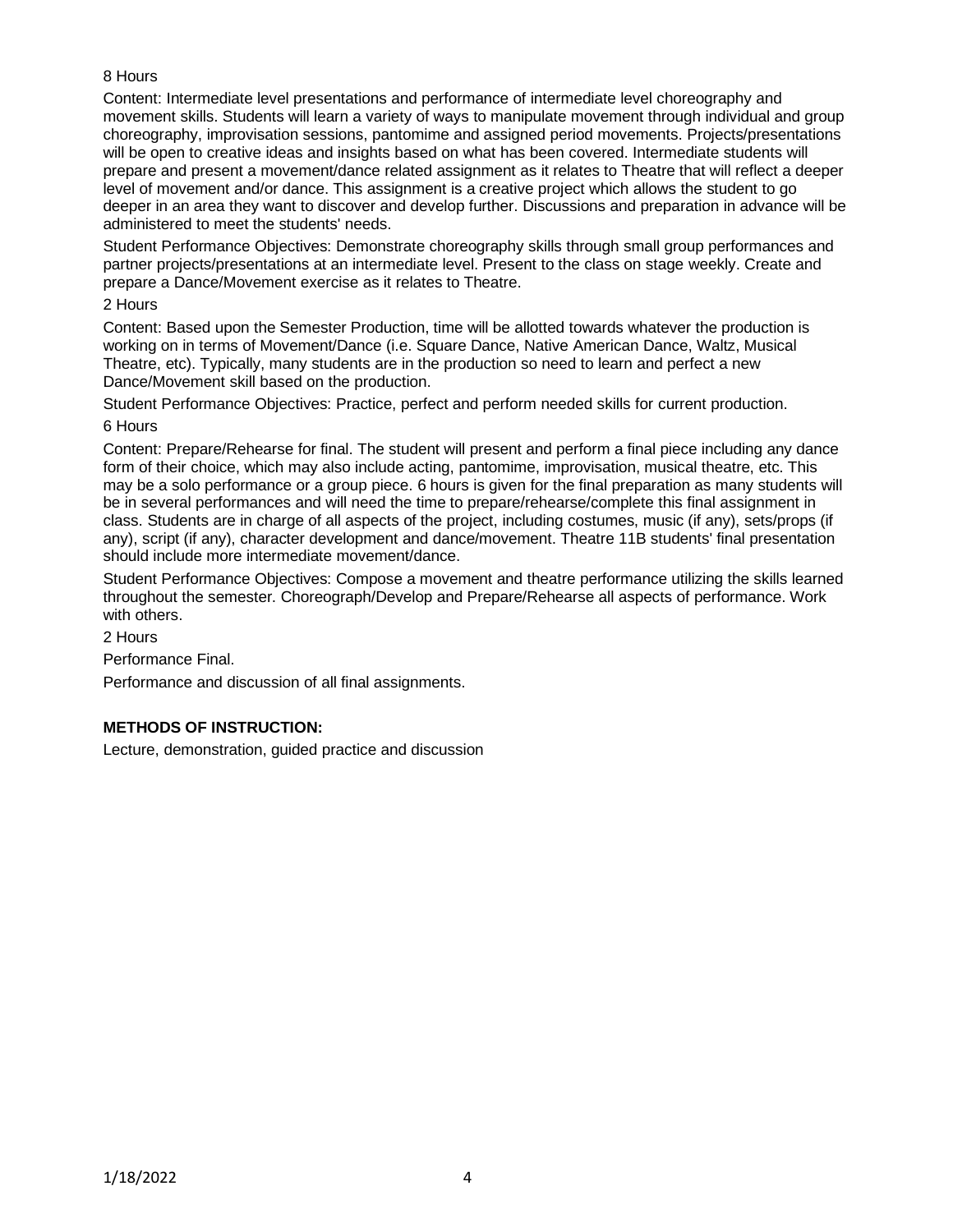## **OUT OF CLASS ASSIGNMENTS:**

Required Outside Hours 4

Assignment Description

Out of Class Assignments: Journal. Dance/Movement projects, partner work, group work, and miniactivities/performances related to positions, musicality and overall body awareness.

Required Outside Hours 12

#### Assignment Description

Out of Class Assignments: Journaling. Dance/Movement projects, partner work, and group work at the intermediate level for various dance and movement genres. Review information on the historical background and overall style and movement vocabulary of each genre. Study for quiz.

Required Outside Hours 8

#### Assignment Description

Out of Class Assignment: Review journaling in preparation for class discussion. Prepare for midterm by choosing a movement/theatre/dance piece, developing the movements, selecting the costume and "set" performance with or without music.

#### Required Outside Hours 12

#### Assignment Description

Class Assignments: Journal/Essay, Choreograph, and mini projects. Attend live theatre production. Type essay paper on intermediate level movement/dance analysis, including a review of choreography. Note: For those students in the production, they will type the essay paper from a performers point of view. For those students not in the performance, papers will be written from the viewers point of view. Prepare for final. Complete projects.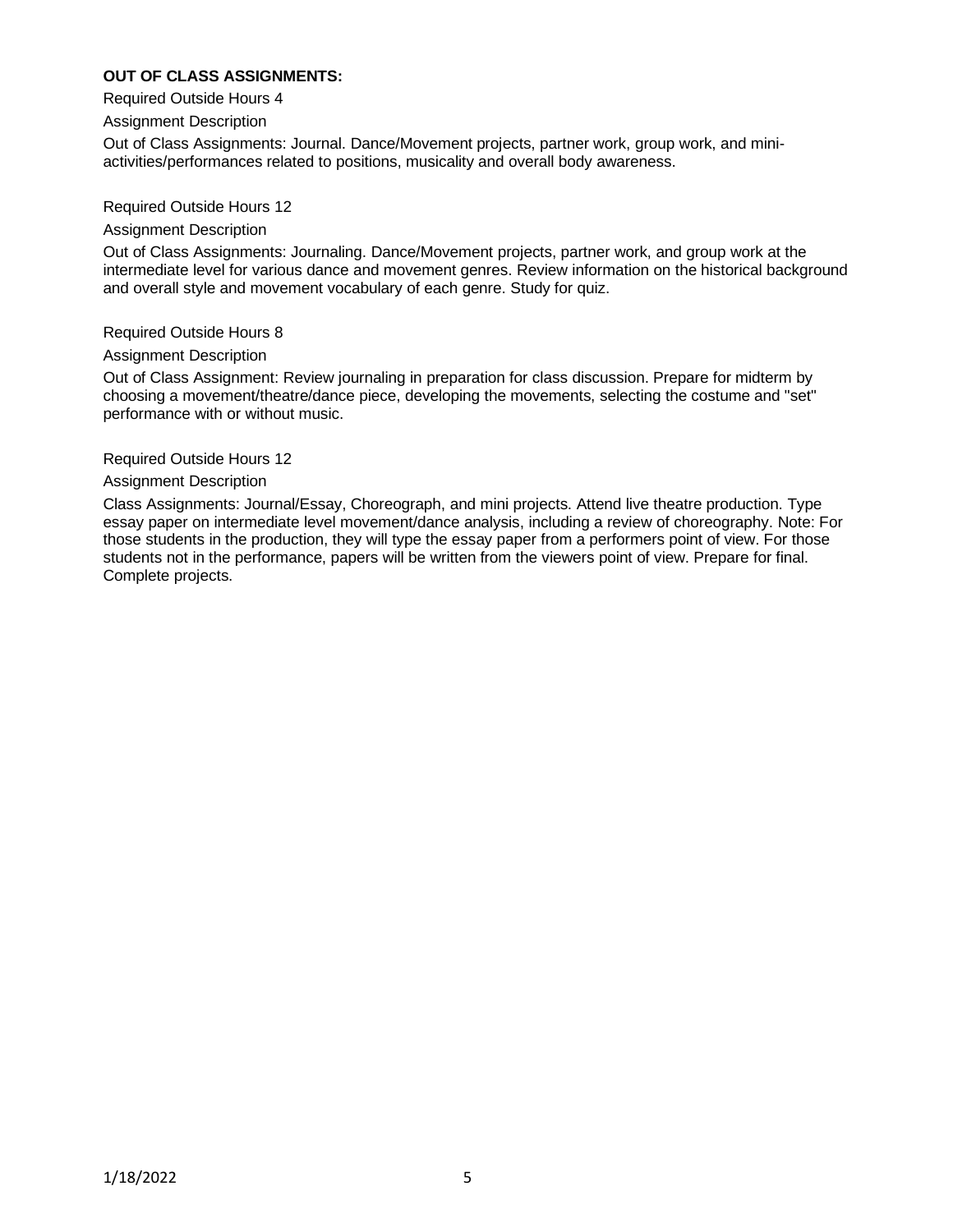## **METHODS OF EVALUATION:**

Writing assignments

Evaluation Percent 10

Evaluation Description

Percent range of total grade: 10% to 20% Written Homework, Journaling. If this is a degree applicable course, but substantial writing assignments are not appropriate, indicate reason. Course primarily involves skill demonstration or problem solving.

Skill demonstrations Evaluation Percent 50 Evaluation Description Percent range of total grade: 40% to 60% Class Performance/s, Performance Exams, Performance Projects

Objective examinations Evaluation Percent 10 Evaluation Description Percent range of total grade: 10% to 20% Other: Written or Oral Exam/Quiz

Other methods of evaluation Evaluation Percent 30 Evaluation Description Percent range of total grade: 20% to 40% Requires student participation.

## **REPRESENTATIVE TEXTBOOKS:**

Dance or Character Shoes

### **RECOMMENDED MATERIALS:**

Learning About Dance: Dance as an Art Form and Entertainment, 8th Edition, Nora Ambrosio, Kendall Hunt, 2018. ISBN: 9781524922122 12th Grade Verified by: MS Word